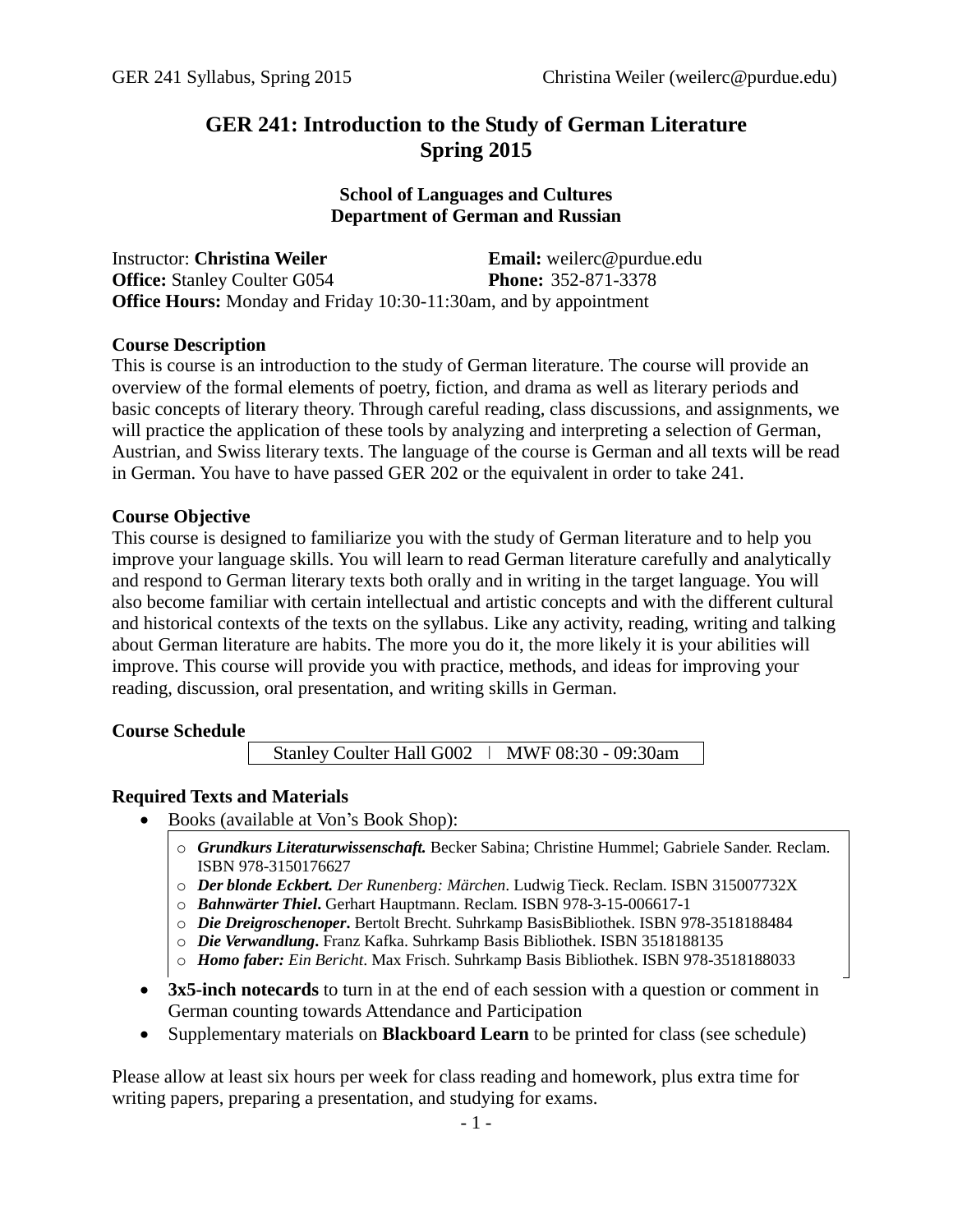## **Semester Grade Breakdown:**

| 20% | <b>Attendance and Participation</b> |  |
|-----|-------------------------------------|--|
| 20% | <b>Homework and Quizzes</b>         |  |
| 20% | Two Essays (10% each)               |  |
| 10% | <b>Take-Home Midterm</b>            |  |
| 10% | Take-Home Final Exam                |  |
| 5%  | <b>Presentation of Final Paper</b>  |  |
| 15% | <b>Final Paper</b>                  |  |

| % -98 -93 -90 -88 -83 -80 -78 -73 -70 -68 -63 -60<br>Grade A+ A A- B+ B B- C+ C C- D+ D D- |  |  |  |  |  |  |
|--------------------------------------------------------------------------------------------|--|--|--|--|--|--|
|                                                                                            |  |  |  |  |  |  |

### **Exams and Quizzes**

You will have a take-home midterm and a take-home final exam as well as periodic unannounced in-class quizzes. **Barring extenuating circumstances, you may not make up exams or quizzes.**

### **Essays**

You will have to write **two essays** with a length of 3-4 pages each. The essays will be due one week after I announce the respective topic. I will provide you with more detailed information about your essays and final paper during the course of the semester.

# **Final Paper**

The final paper will give you the chance to develop your own research project and to spend more time on a specific work. The required length of your final paper is 5-7 pages.

# **Presentation of Final Paper**

You will give a 5 minute presentation on your final paper before it is due. This will provide you with the opportunity to present your research project with its approach and thesis to your classmates so that you can get their feedback before you have to hand in your final paper. You will sign up for a date for your final paper presentation after the midterm.

I am more than happy to help you with your writing and to read a draft of your work if you make an appointment to see me. Make sure to format your essays and your final paper according to the MLA guidelines. If you have questions about MLA style, please let me know and/or refer to the OWL, the Purdue Online Writing Lab [\(https://owl.english.purdue.edu/\)](https://owl.english.purdue.edu/).

To be successful in your writing assignments, please plan ahead! **Late papers will only be accepted with a 10% grade deduction for each day they are late!**

# **Participation**

Discussion is an integral part of this course. You are expected to attend all classes fully prepared to actively engage with the assigned reading(s). Active participation means raising your hand to ask or answer questions, volunteering to give examples or share your work, offering additional information or reflections when answering a question, etc. You must also bring the correct text(s), writing implements, and paper to class each day. Please see the "Participation Grading Criteria" on page 5 of this syllabus for a detailed participation grading rubric.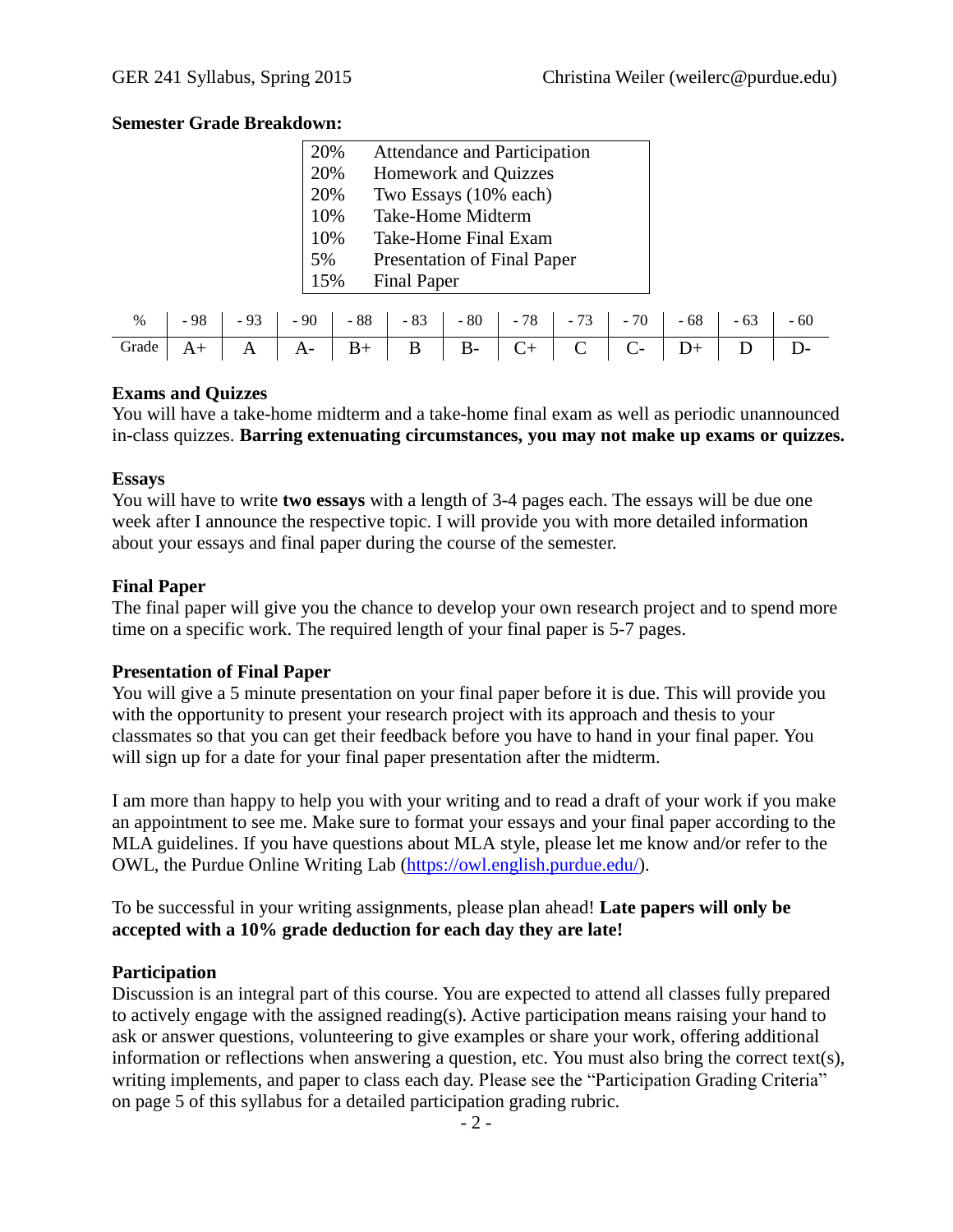#### **Lateness**

It is your responsibility to make sure that you come to class on time. Students will be marked late if they arrive up to 15 minutes after class begins. After 15 minutes, the student may be marked absent. Arriving less than 15 minutes late twice may also equal one absence. Please note that the quizzes will take place during the beginning of class, and you will not be allowed to make up a quiz that you miss due to lateness.

#### **Attendance**

Class meets three times a week (MWF) and **attendance is required because your participation is crucial**! Attendance is calculated as a strict percentage of the number of times you were in class – in other words, every unexcused absence counts against your overall semester grade. **If you miss a session unexcused, you will receive a zero for both attendance and participation that day.** If you miss class, it is your responsibility (not your instructor's) to find out what was done in class. It is recommended that you find another student in the class whom you can contact to find out this information – your instructor is under no obligation to respond to your email inquiries concerning missed materials because of an unexcused absence.

Absences due to personal, family, or medical emergencies may be excused at the discretion of your instructor. Students must document and sign this request to their instructor in a written note including the date of absence(s) and a brief explanation. Please contact your instructor as soon as possible regarding absences from class. The Course Coordinator reserves the right to limit the number of excused absences granted to any student in a semester. Note that it is possible to fail this course on attendance alone. **If you have more than 6 unexcused absences, the instructor may fail you!** See

<http://www.purdue.edu/odos/services/classabsence.php> for Purdue's complete Class Attendance and Absence Reporting Policy.

#### **Academic Dishonesty and Plagiarism**

Academic dishonesty or plagiarism will not be tolerated under any circumstances! If found guilty, possible penalties include suspension or expulsion. Purdue prohibits "dishonesty in connection with any University activity. Cheating, plagiarism, or knowingly furnishing false information to the University are examples of dishonesty." Plagiarism is a special kind of academic dishonesty in which one person steals another person's ideas or words and falsely presents them as the plagiarist's own product. This may be done by not giving credit for a quote or a passage of information, or by deliberately copying a written work, or downloading a paper or presentation from the internet without giving credit to the source. To avoid plagiarism, cite references and sources! See<http://www.purdue.edu/odos/aboutodos/academicintegrity.php> for Purdue's complete Academic Integrity policy.

### **Special Needs**

If you have any special disability-related needs that may affect your performance in this course, please speak privately with your instructor as soon as possible.

### **College of Liberal Arts Classroom Civility Statement**

Purdue University is committed to fostering diversity and inclusion and welcomes individuals of all ages, religions, sex, sexual orientations, races, nationalities, languages, military experience, disabilities, family statuses, gender identities and expressions, political views, and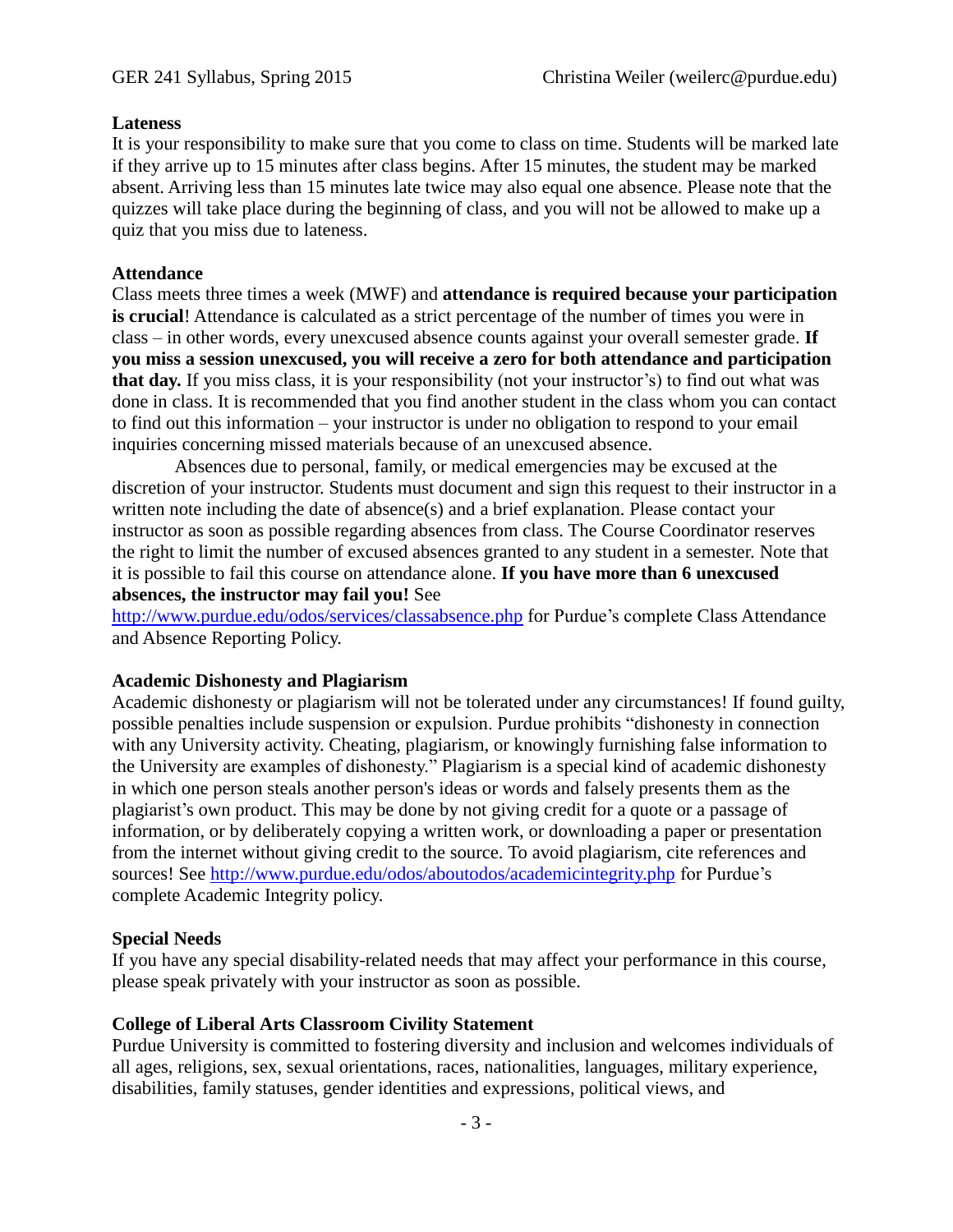socioeconomic statuses. Please respect the different experiences, beliefs and values expressed by everyone in this course. Behaviors that threaten, harass, discriminate or that are disrespectful of others will not be tolerated. Inappropriate behaviors will be addressed with disciplinary action, which may include being referred to the Office of the Dean of Students. Please bring any relevant problems to my attention immediately! Visit Purdue's Nondiscrimination policy for more information: [http://www.purdue.edu/purdue/ea\\_eou\\_statement.html](http://www.purdue.edu/purdue/ea_eou_statement.html)

# **Electronic Devices**

Electronic devices, such as cell phones, pagers, tablet PCs, digital recorders, beepers, palms, MP3 players, digital cameras or laptops, are not to be used during class unless the instructor authorizes their usage for a class-related purpose.

# **Emergencies**

In the event of a major campus emergency, course requirements, deadlines and grading percentages are subject to changes that may be necessitated by a revised semester calendar or other circumstances. Information about changes to the course can be obtained by contacting the instructor via e-mail or phone. **You are responsible for checking your Purdue e-mail frequently!**

# **Communicating with Your Instructor**

Please feel free to contact me anytime via email at [weilerc@purdue.edu.](mailto:weilerc@purdue.edu) In case of an emergency, you can also text or call me at 352-871-3378. In addition, I encourage you to come by my office in SC G054 during my office hours. If you want to meet with me outside my office hours, please do not hesitate to email me to arrange an appointment. If you are having any kind of difficulties, it is best that you let me know as soon as possible! Please remember that I am here to help!



Es gibt dreierlei Arten Leser; eine, die ohne Urteile genießt, eine dritte, die ohne zu genießen urteilt, die mittlere, die genießend urteilt und urteilend genießt; diese reproduziert eigentlich ein Kunstwerk aufs neue. – Johann Wolfgang von Goethe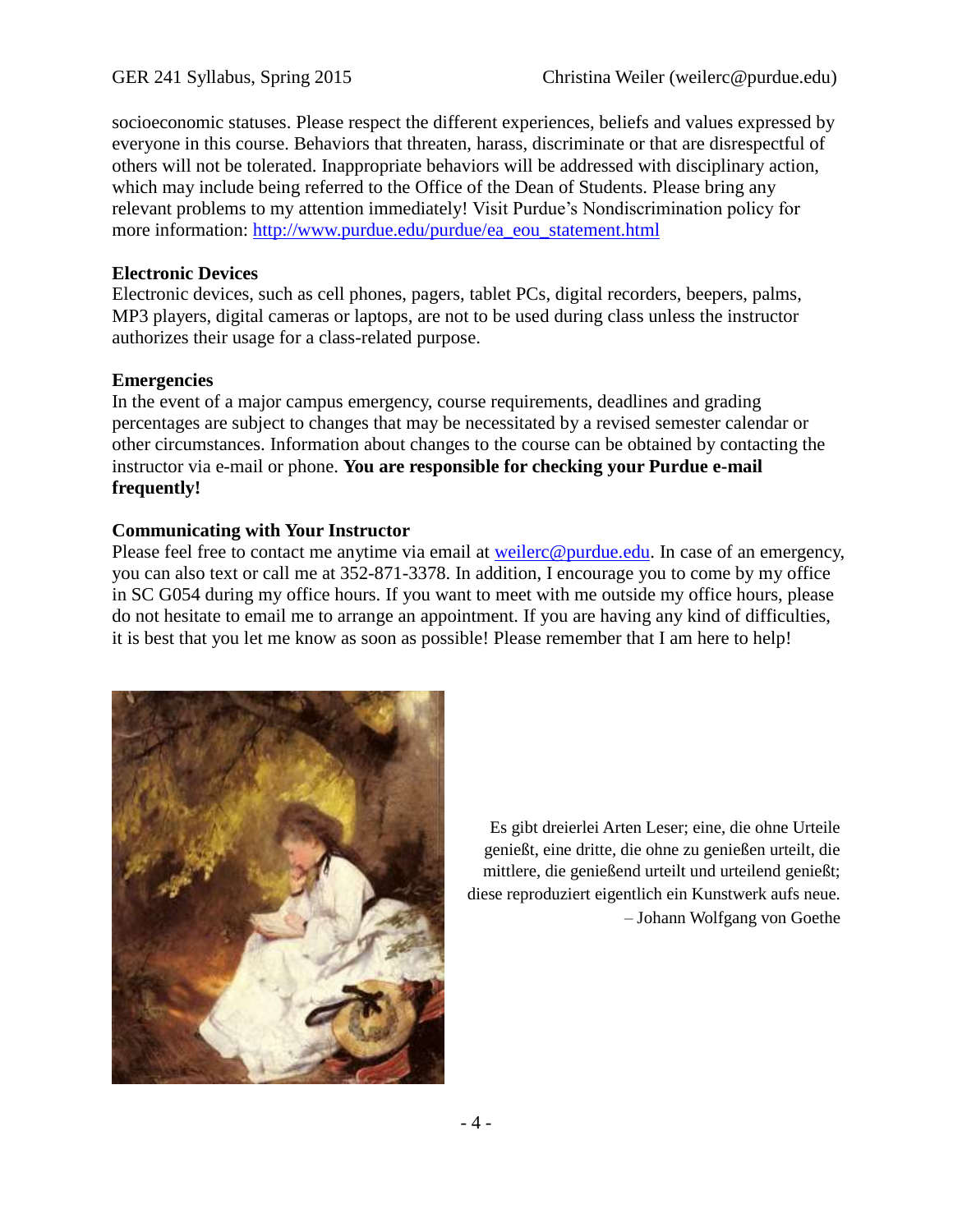# **Participation Grading Criteria**

#### An **A** student:

- is on time and has all their materials with them
- $\bullet$  is attentive to what is going on in class
- always prepared for class
- $\bullet$  displays a positive attitude and enthusiasm for the subject
- works well with other students in groups
- stays on-task when working in groups or alone
- asks questions when they do not understand something
- almost always volunteers to answer open questions
- almost always volunteers/answers when going over assigned work

#### A **B** student:

- is almost always on-time and has their materials with them
- $\bullet$  is attentive to what is going on in class
- $\bullet$  mostly prepared for class
- $\bullet$  displays a positive attitude and shows interest in the subject
- works well with other students in groups
- stays on-task when working in groups or alone
- asks questions when they do not understand something
- sometimes volunteers to answer open questions
- sometimes volunteers/answers when going over assigned work

#### A **C** student:

- $\bullet$  is generally on time and has their materials with them
- $\bullet$  is attentive to what is going on in class most of the time
- $\bullet$  often or sometimes prepared for class
- works ok with other students in groups
- sometimes gets off-task when working in groups
- $\bullet$  does the bare minimum when working alone
- does not ask questions when they do not understand something
- $\triangleleft$  rarely volunteers to answer open questions
- displays an indifferent attitude

#### A **D/F** student:

- $\bullet$  is often late to class and often forgets to bring the necessary materials
- $\bullet$  does not pay attention to what is going on in class
- usually does not prepare for class
- chats with other students when they are supposed to be doing group work
- does little or nothing when they are supposed to be working alone
- never volunteers to answer open questions
- never volunteers when going over assigned work
- $\bullet$  is uncooperative in group work
- $\bullet$  is disruptive to instructor and/or other students in the class
- displays an attitude that indicates that they would rather be anywhere else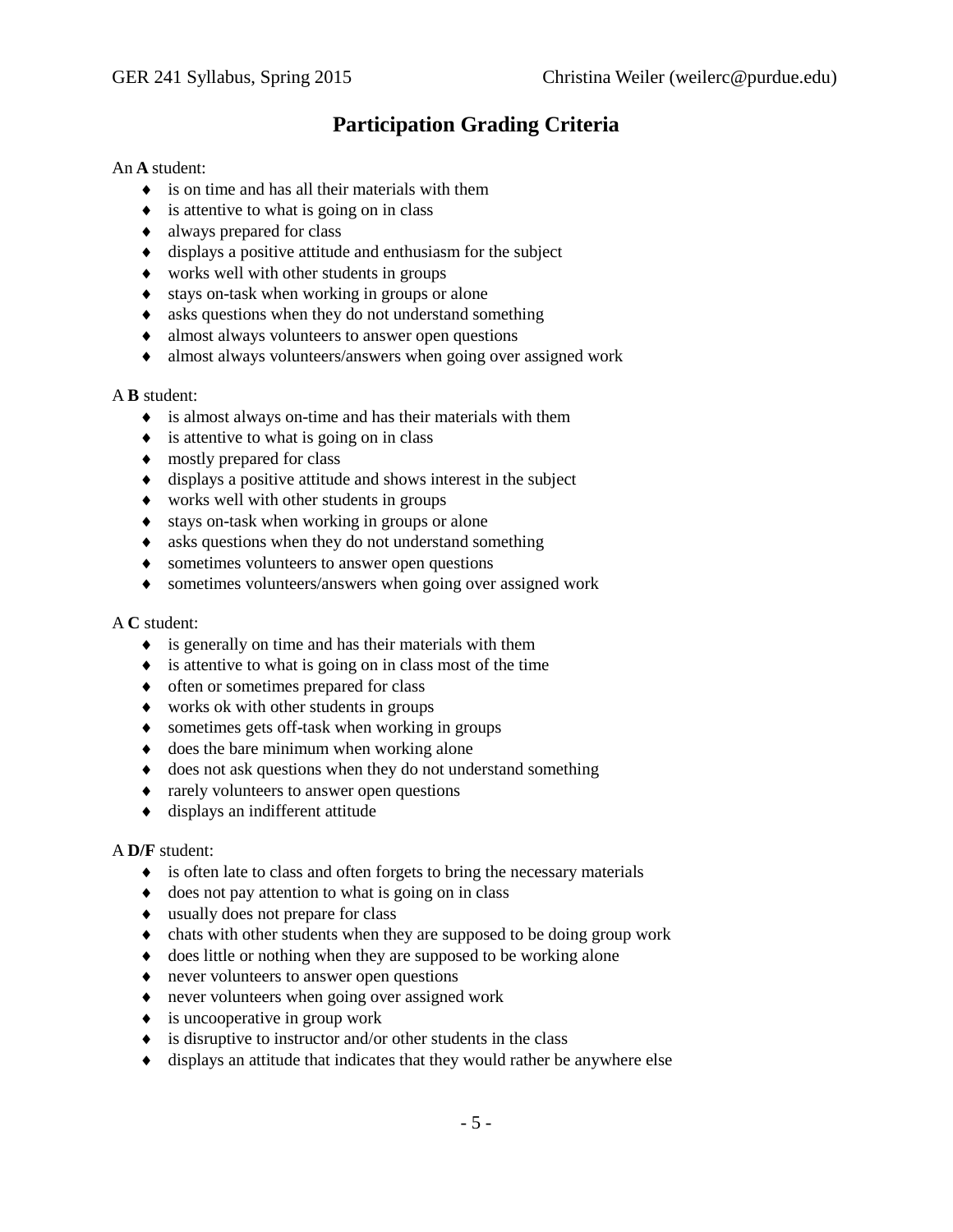| <b>WEEK</b>    |          | TEXTS and ASSIGNMENTS                                                               |
|----------------|----------|-------------------------------------------------------------------------------------|
| 1              | M 1/12   | Einführung und Kennenlernen                                                         |
|                | W 1/14   | Gottfried August Bürger "Lenore" (PDF)                                              |
|                | F1/23    | Gottfried August Bürger "Lenore"                                                    |
|                |          |                                                                                     |
| $\overline{2}$ | M 1/19   | <b>No class: Martin Luther King Day</b>                                             |
|                | W 1/21   | Goethe "Willkommen und Abschied" + Sophie Brentano "In Tränen geh ich"(PDF)         |
|                | F1/23    | Goethe "Erlkönig"+ Schiller "Der Handschuh" (PDF)<br><b>Essay Topic 1 announced</b> |
| 3              | M 1/26   | Ludwig Tieck Der blonde Eckbert                                                     |
|                | W 1/28   | Ludwig Tieck Der blonde Eckbert                                                     |
|                | F 1/30   | Ludwig Tieck Der blonde Eckbert<br><b>Essay 1 due</b>                               |
|                |          |                                                                                     |
| $\overline{4}$ | M 2/2    | Gerhart Hauptmann Bahnwärter Thiel                                                  |
|                | W 2/4    | Gerhart Hauptmann Bahnwärter Thiel                                                  |
|                | F2/6     | Gerhart Hauptmann Bahnwärter Thiel<br><b>Essay Topic 2 announced</b>                |
| 5              | M 2/9    | Franz Kafka Die Verwandlung                                                         |
|                | W 2/11   | Franz Kafka Die Verwandlung                                                         |
|                | F2/13    | Franz Kafka Die Verwandlung<br><b>Essay 2 due</b>                                   |
|                |          |                                                                                     |
| 6              | M 2/16   | Franz Kafka Die Verwandlung                                                         |
|                | W 2/18   | Franz Kafka Die Verwandlung                                                         |
|                | $F$ 2/20 | <b>Midterm Review</b><br><b>Midterm Questions announced</b>                         |
|                |          |                                                                                     |
|                |          |                                                                                     |
| $\overline{7}$ | M 2/23   | Franz Kafka "Der Geier" + Christa Reinig "Skorpion" (PDF)                           |
|                | W 2/25   | Bertolt Brecht Die Dreigroschenoper                                                 |
|                | F 2/27   | Bertolt Brecht Die Dreigroschenoper<br>Midterm due                                  |
| 8              | M 3/2    | Bertolt Brecht Die Dreigroschenoper                                                 |
|                | W 3/4    | <b>Brecht Die Dreigroschenoper</b>                                                  |
|                | F3/6     | <b>Brecht Die Dreigroschenoper</b>                                                  |
|                |          |                                                                                     |
| 9              | $M$ 3/9  | Wolfgang Borchert "Das Brot" + Ilse Aichinger "Das Fenstertheater" (PDF)            |
|                | W 3/11   | Paul Celan "Die Todesfuge" und Günter Eich "Inventur" (PDF)                         |
|                | F3/13    | <b>Original Topic for Final Paper due</b><br>(Post-)Moderne Liebeslyrik             |
| 10             | M 3/16   | <b>No class: Spring Break</b>                                                       |
|                | W 3/18   | <b>No class: Spring Break</b>                                                       |
|                | F 3/20   | <b>No class: Spring Break</b>                                                       |
|                |          |                                                                                     |
| 11             | M 3/23   | Dürrenmatt Die Panne (PDF + Audio)                                                  |
|                | W 3/25   | Dürrenmatt Die Panne + "Der Tunnel" (PDF)                                           |
|                | F 3/27   | Dürrenmatt "Der Tunnel"                                                             |
| 12             | M 3/30   | <b>Introduction Final Paper due</b><br>Max Frisch Homo faber                        |
|                | W 4/1    | Max Frisch Homo faber                                                               |

# **GER 241: Tentative Schedule**